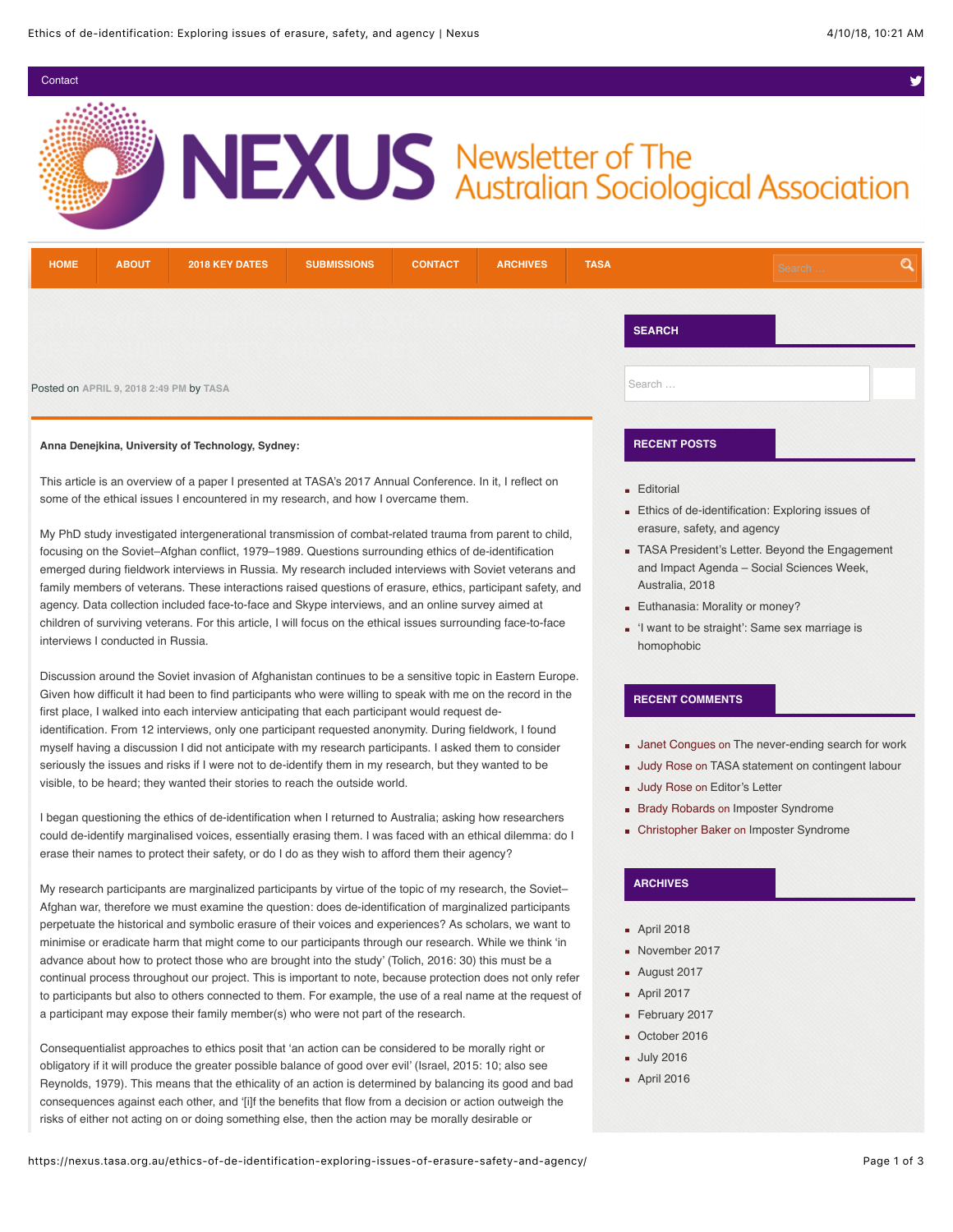defensible' (Israel, 2015: 10).

This is an approach we could take to issues around de-identification; however, a consequentialist approach means that we as researchers must also know what is good or bad (Israel 2015). In studies like mine, it also means knowing or attempting to know what is good or bad for our participants. This action is infantilising, because to make the final call ourselves is to remove participant agency. Additionally, this action may be culturally insensitive given that Western human research ethics committees follow Western cultural guidelines. Moreover, forced anonymity is an act of disrespecting participants (Mattingly, 2005: [455–456\) who may have already experienced invisibility and who are then further erased through](http://journals.sagepub.com/doi/abs/10.1177/1363459305056413) anonymity by scholars (Scarth and Schafer, 2016: 86).

My study and the ethical dilemmas I faced highlight why researchers cannot take a blanket approach to de-identification in qualitative research – not even for a single study. Each participant's situation must be analysed individually, and issues around erasure, safety (of participants and of others connected to participants), and their agency weighed against each other to reach a conclusion. I propose that if this conclusion is at odds with the wants of the participant, that it must then be taken back to the participant, explained and discussed.

In the end, they might, once again, ask that they are identified, and we must respect their agency, because not to do this perpetuates the symbolic violence of erasing voices that have already been silenced. Further, this action goes against social science ethics: that we must avoid doing long-term and systemic harm, both of which come through erasure and silencing.

References:

Israel, M. (2015) *Research Ethics and Integrity for Social Scientists,* 2nd edn. London: Sage.

Reynolds, P. D. (1979) *Ethical Dilemmas and Social Science Research: An Analysis of Moral Issues Confronting Investigators in Research Using Human Participants.* San Francisco, CA: Jossey-Bass.

Scarth, B. and Schafer, C. (2016) 'Resilient Vulnerabilities: Bereaved Persons Discuss Their Experience of Participating in Thanatology Research', pp. 85–98 in M. Tolich (ed.) *Qualitative Ethics in Practice*. Walnut Creek, CA: Left Coast Press.

Tolich, M. (2016) 'Contemporary Ethical Dilemmas in Qualitative Research', pp. 25–32 in M. Tolich (ed.) *Qualitative Ethics in Practice*. Walnut Creek, CA: Left Coast Press.



**[ETHICS](https://nexus.tasa.org.au/category/ethics/)**, **[METHODS](https://nexus.tasa.org.au/category/methods/)**, **[VOLUME 30 ISSUE 1](https://nexus.tasa.org.au/category/volume-30-issue-1/)**

[‹ Previous post](https://nexus.tasa.org.au/tasa-presidents-letter-beyond-the-engagement-and-impact-agenda-social-sciences-week-australia-2018/) [Next post ›](https://nexus.tasa.org.au/editorial-3/)

## **CATEGORIES**

- **[Academy](https://nexus.tasa.org.au/category/academy/)**
- **[Activism](https://nexus.tasa.org.au/category/activism/)**
- **[Ageing](https://nexus.tasa.org.au/category/ageing/)**
- **[Animals](https://nexus.tasa.org.au/category/animals/)**
- **[Applied Sociology Scholarship](https://nexus.tasa.org.au/category/applied-sociology-scholarship/)**
- **[April 2016](https://nexus.tasa.org.au/category/april-2016/)**
- **[Awards](https://nexus.tasa.org.au/category/awards/)**
- **[Brexit](https://nexus.tasa.org.au/category/brexit/)**
- [Conference 2015](https://nexus.tasa.org.au/category/conference-2015/)
- [Conference 2016](https://nexus.tasa.org.au/category/conference-2016/)
- [conference 2017](https://nexus.tasa.org.au/category/conference-2017/)
- **[Contingent Employment](https://nexus.tasa.org.au/category/contingent-employment/)**
- [Crime & Governance](https://nexus.tasa.org.au/category/crime-governance/)
- **[Editors](https://nexus.tasa.org.au/category/editors/)**
- **[Emotions](https://nexus.tasa.org.au/category/emotions/)**
- **[Ethics](https://nexus.tasa.org.au/category/ethics/)**
- **[Euthanasia](https://nexus.tasa.org.au/category/euthanasia/)**
- **[Executive Reports](https://nexus.tasa.org.au/category/executive-reports/)**
- $Health$
- **n** [Indigenous](https://nexus.tasa.org.au/category/indigenous/)
- **[Inter-faith engagement](https://nexus.tasa.org.au/category/inter-faith-engagement/)**
- **[Journal of Sociology](https://nexus.tasa.org.au/category/journal-of-sociology/)**
- **[July 2016](https://nexus.tasa.org.au/category/july-2016/)**
- **[Marriage Equality](https://nexus.tasa.org.au/category/marriage-equality/)**
- **[Methods](https://nexus.tasa.org.au/category/methods/)**
- [October 2016](https://nexus.tasa.org.au/category/october-2016/)
- **[Postgraduate Completions](https://nexus.tasa.org.au/category/postgraduate-completions/)**
- **[Postgraduate Conference Scholarship](https://nexus.tasa.org.au/category/postgraduate-conference-scholarship/)**
- **[Postgraduate Corner](https://nexus.tasa.org.au/category/postgraduate-corner/)**
- **[Postgraduate Methodology](https://nexus.tasa.org.au/category/postgraduate-methodology/)**
- [President's Reports](https://nexus.tasa.org.au/category/presidents-reports/)
- **[Religion](https://nexus.tasa.org.au/category/religion/)**
- **[Rural Issues](https://nexus.tasa.org.au/category/rural-issues/)**
- **B** [Scholarships](https://nexus.tasa.org.au/category/scholarships/)
- **[Southern Notes](https://nexus.tasa.org.au/category/southern-notes/)**
- [Special Issue 2017](https://nexus.tasa.org.au/category/special-issue-2017/)
- **[TASA Statements](https://nexus.tasa.org.au/category/tasa-statements/)**
- **[Thematic Group Reports](https://nexus.tasa.org.au/category/thematic-group-reports/)**
- **[Thematic Groups](https://nexus.tasa.org.au/category/thematic-groups/)**
- [Volume 28 Issue 1](https://nexus.tasa.org.au/category/volume-28-issue-1/)
- [Volume 28 Issue 2](https://nexus.tasa.org.au/category/volume-28-issue-2/)
- [Volume 28 Issue 3](https://nexus.tasa.org.au/category/volume-28-issue-3/)
- [Volume 29 Issue 1](https://nexus.tasa.org.au/category/volume-29-issue-1/)
- [Volume 29 Issue 2](https://nexus.tasa.org.au/category/volume-29-issue-2/)
- [Volume 29 Issue 3](https://nexus.tasa.org.au/category/volume-29-issue-3/)
- [Volume 30 Issue 1](https://nexus.tasa.org.au/category/volume-30-issue-1/)
- **•** [Youth](https://nexus.tasa.org.au/category/youth/)